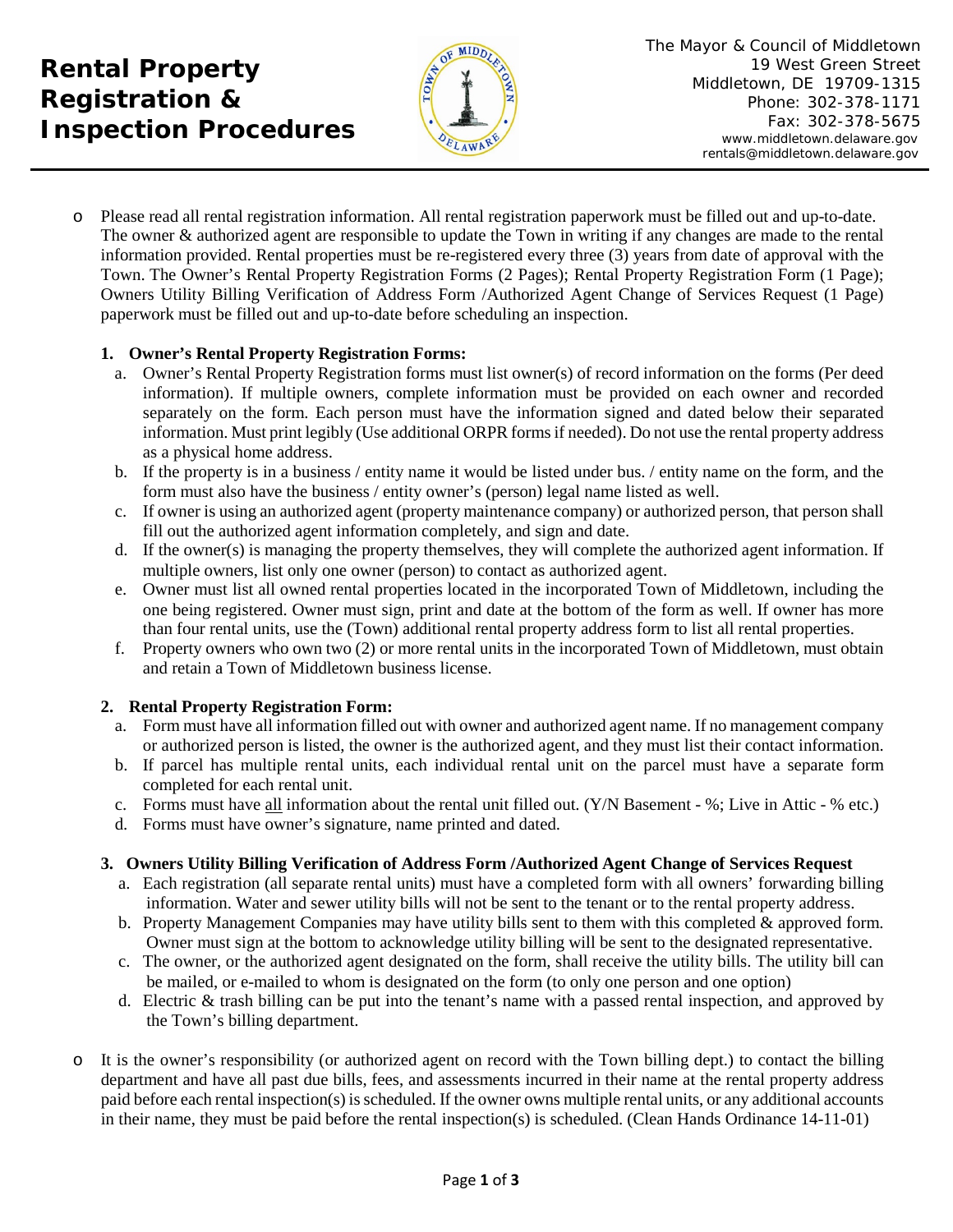- o Rental inspections are **required** at each change of tenant(s). All inspections are to be made with the rental unit vacant (empty) and cleaned. The Town's rental inspection checklist shall be followed in preparing the unit before an inspection is scheduled.
- o Rental inspections are to be called in, and confirmed by 2:30 p.m., to possibly be eligible for the following day's inspection schedule. (This is not a guarantee; all attempts will be made to schedule the inspection for the time requested.)
- o For all scheduled rental inspections, there shall be a 15-minute window before, and after, the scheduled time, to allow for the inspector's arrival.
- o The owner, authorized agent / (person), or authorized individual of record **must** be present at the time of inspection. (Contractors or potential tenants are not permitted to be in the property at the time of inspection. If they are, the inspection will not be conducted, and it will be failed at that time.) This would count as the first inspection. The property owner or representative is responsible for providing access to all meters, HVAC units, water heater, or any other appliance that may not be easily accessible for inspection.
- o All utility services for the unit (electric, gas, and water) must be turned on and operational prior to the time of scheduled inspection.
- o If all utilities, hot water, or mechanicals are not turned on and properly operating at the time of scheduled inspection, the inspection shall fail and will be terminated at that time. It will be counted as the first inspection.
- o The rental inspection fee is \$50 for the first inspection, and it shall be billed to the owner or authorized agent who has been approved, and is on file with the Town billing department. There is one (1) re-inspection at no charge. Any subsequent re-inspections will be charged a new inspection fee for each inspection until a passed rental inspection has been obtained.
- o Rental inspections are good for six (6) months from the date of the passed inspection, provided the unit has been vacant and has not been altered in any way within this time. After six (6) months from the date of the passed inspection, the Town will require a new inspection to be completed.
- o New rental units that have been issued a Certificate of Occupancy from the Licensing and Inspections Department for newly-constructed building(s) or a newly-renovated units(s) shall be exempt from the required rental inspection for six (6) months from date of issuance of C of O, providing the rental unit has been vacant and has not been altered in any way within this time. The property must still be properly registered. It is the property owner's and /or authorized agent's responsibility to make sure all rental units comply with the Town of Middletown rental inspection policies, procedures, and checklist.

After six (6) months of the Certificate of Occupancy being issued, and the unit has been vacant and has not been altered in any way, the Town will require a passed rental inspection before a tenant can occupy the unit.

- o It is the responsibility of the owner and/or authorized agent to provide the tenants or lessee with a copy of the Delaware Landlord Tenant Code. (Current version from the Office of the State of Delaware Attorney General)
- o Property owners who own two or more rental units located in the incorporated Town of Middletown, must obtain, and retain a Town of Middletown business license.
- o Any Authorized agent to perform rental services located in the incorporated Town of Middletown, must obtain, and retain a Town of Middletown business license.
- o Any contractor(s) being used for any services in the incorporated Town of Middletown, must have a Town of Middletown business license.